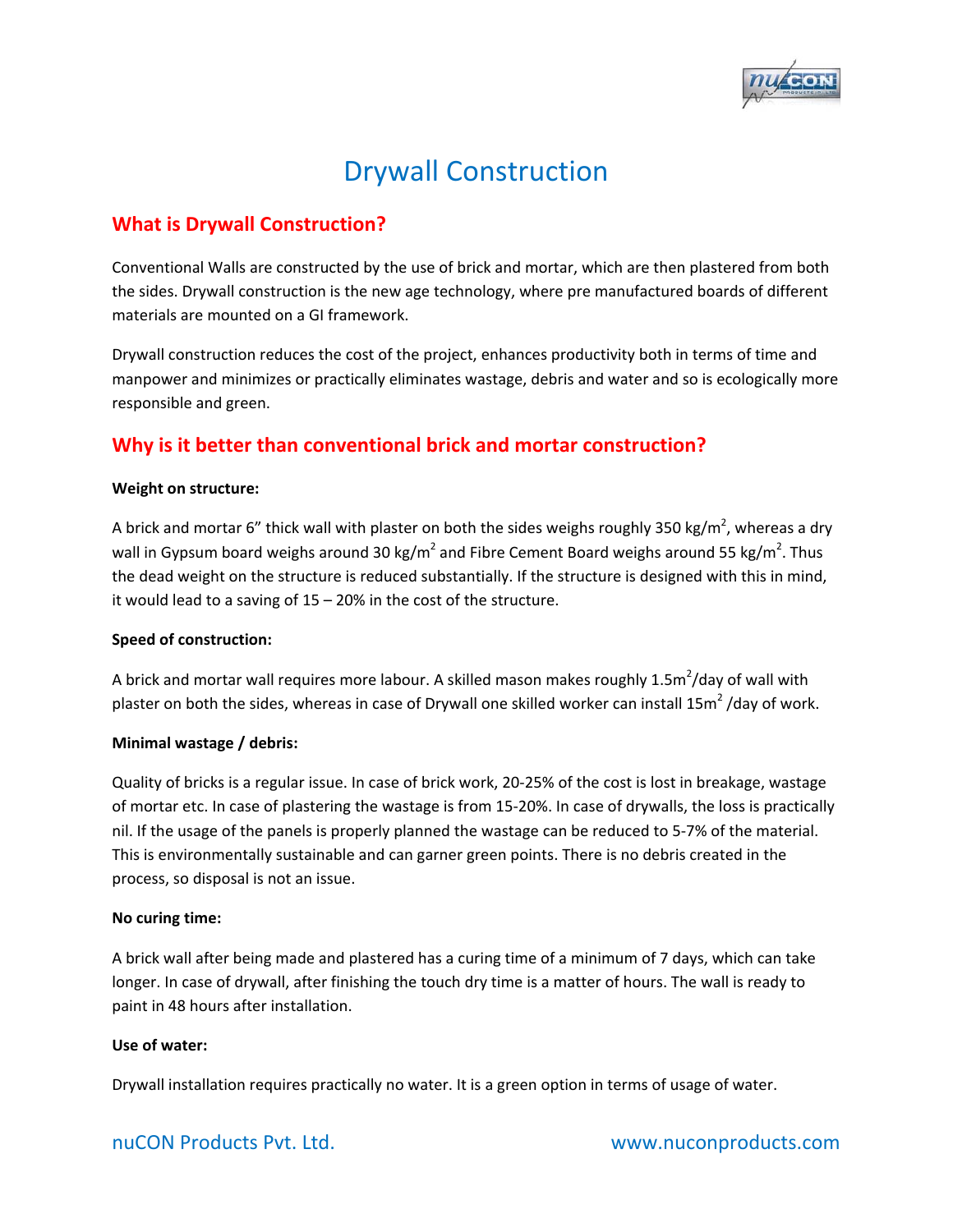

### **No plastering / finishing required:**

Drywalls require no plastering. The installed and finished joints give a finish, like that of a good plastered wall and is ready to paint.

## **Green Features:**

- Usage of Sand / Crushed stone: Drywalls do not require either of these, so you are not at the mercy of the Sand mafia. Its usage also avoids the damage to the environment.
- ‐ Its light weight requires a much lighter structure, requiring less steel, cement and stone metal.
- ‐ Does not create debris / wastage. Disposal of these no longer becomes an issue.
- ‐ Requires hardly any water, leading to major savings in water and creates a cleaner working environment.

# **Types of Drywall Constructions:**

### **For External Walls & Wet Areas:**

The best choices are Fibre Cement Boards and Cementatious Panels. These can withstand water, rain and sun.

#### **For Internal Walls the choices are:**

- ‐ Fibre Cement Boards
- ‐ Calcium Silicate Boards
- ‐ Calcium Sulphate Boards
- ‐ Calcium Phosphate Blocks

### **Applications:**

#### **Acoustic walls:**

Glasswool or Rockwool slabs are added between the two panels of the wall. We can get a NRC value from 40 – 45 dB depending on the materials used.

#### **Fire rated walls:**

All the above boards are available in fire rated grades with a fire rating ranging from 30 minutes to 240 minutes. The Calcium Phosphate blocks are available in 180 minutes rating.

#### **High rise / large height walls:**

It is possible to have walls upto 10m height. Wall thickness is higher as the height increases and wider GI sections are required.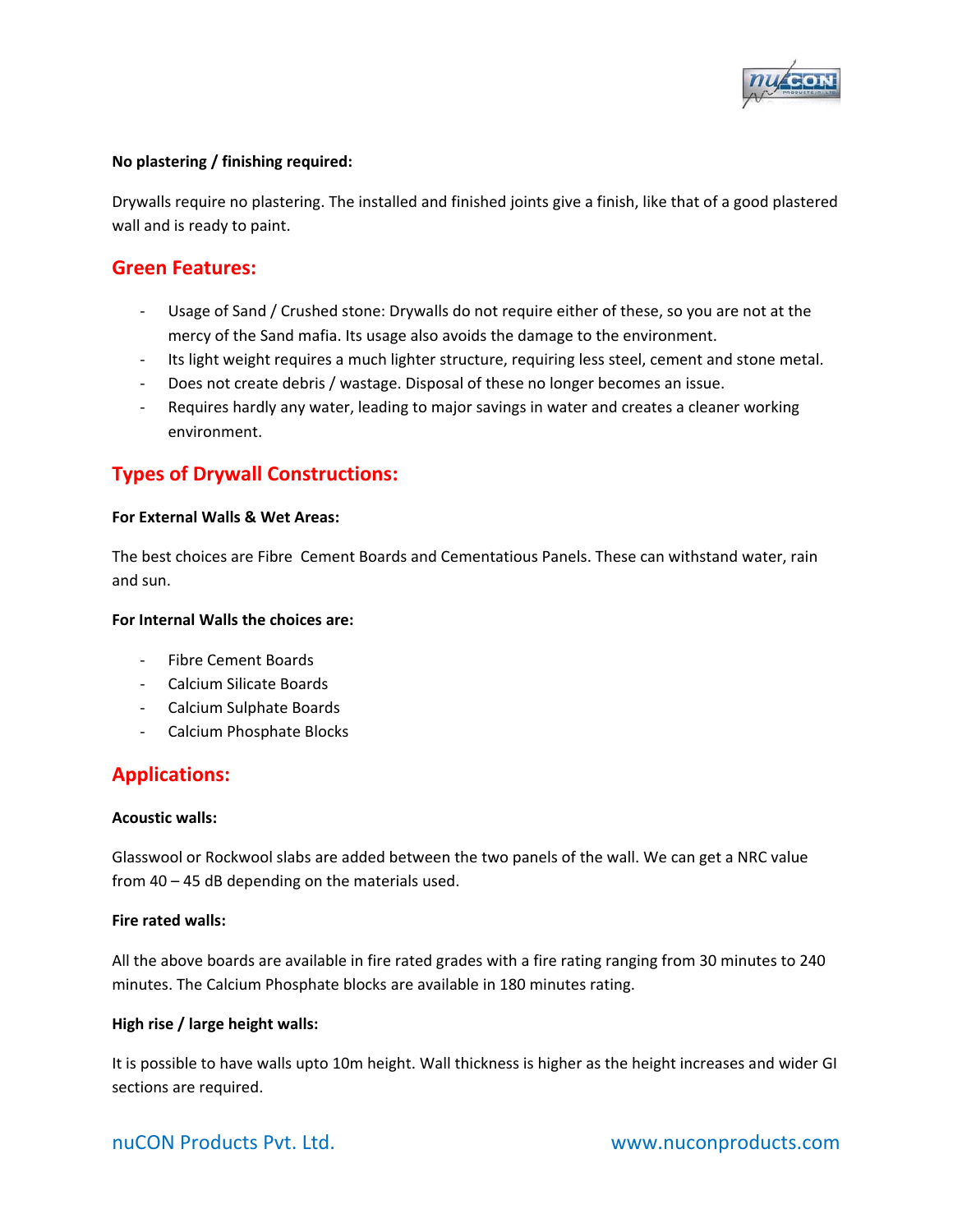

# **Components of a drywall:**

- ‐ Boards are available in thicknesses of 8, 10, 12, 15 & 18mm. They are available in sizes of 6'X4' and 8'X4'.
- ‐ Steel Structure In case of concrete structures, we require floor channels, studs, and other members for erecting a wall. In case where a concrete structure is not present, we need to have steel frame structure, followed by floor channels and studs.
- ‐ Jointing and finishing components, such as jointing compound, reinforcement tape etc.

# **Finishing of Drywalls:**

- Paints. Except for Fibre Cement Boards, where water based paints are necessary, we can use all paints and finishes, just like a normal wall.
- Wall Papers.

# **Installation of drywalls:**



### **Steel framing:**

A GI section structure is installed to provide the back up for boards, it provides the strength and framework for the drywall. In case load bearing service is required, by the wall, such as TV, wall mounted toilets, wash basins etc. reinforcement is planned before hand and introduced at this stage.

### nuCON Products Pvt. Ltd.  **Internal and CON Products** Pvt. Ltd.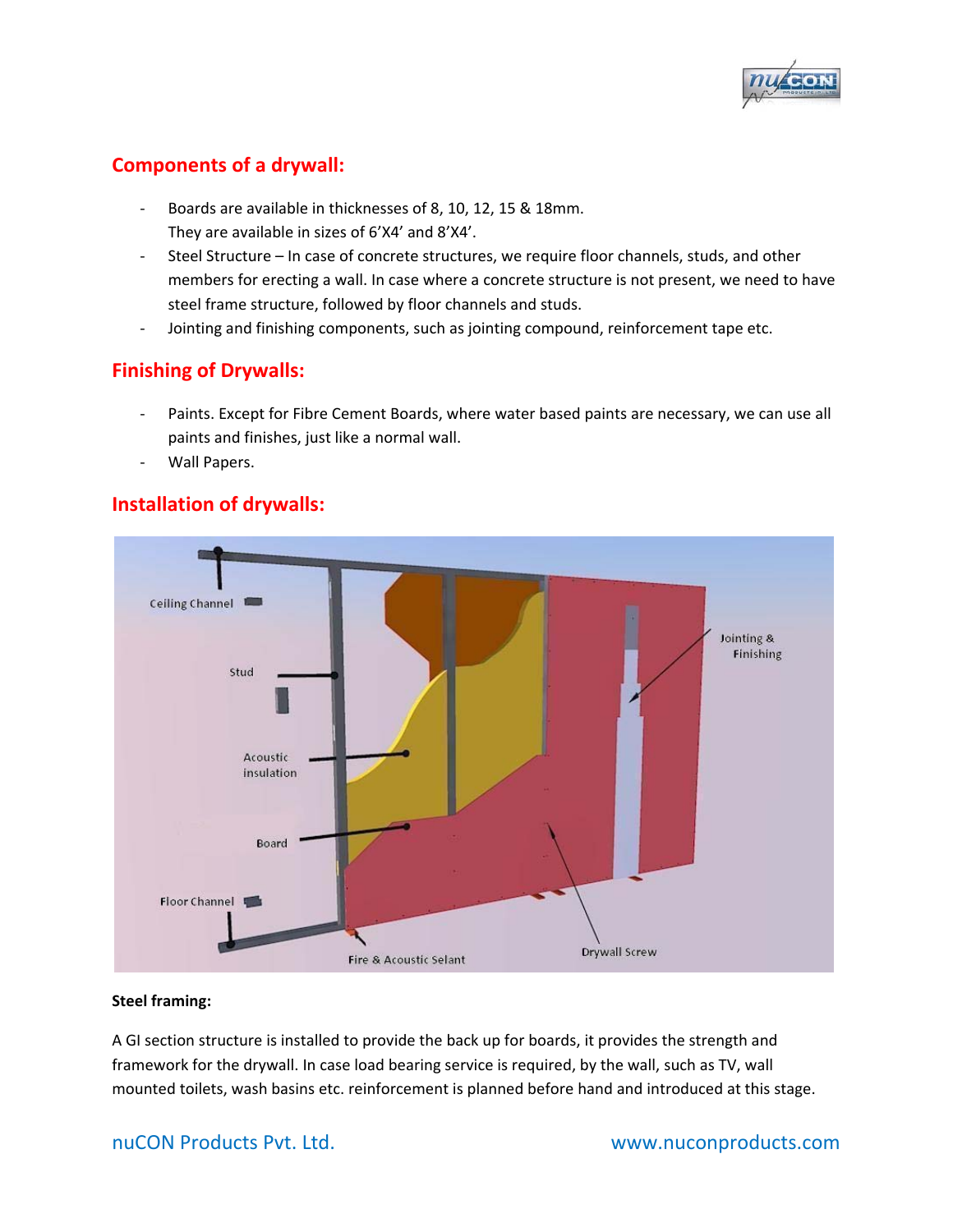

### **Board Installation:**

Boards on one side are screwed on to the GI sections of the structure. The service lines are then incorporated in the structure. The intermediate space is then filled with glass wool / rock wool if required. The boards are then installed on the other side.

### **Jointing and Finishing:**

The joints are then finished to provide a smooth continuous surface. To ensure that the joints don't develop cracks, these joints are reinforced with a fibre tape which is then used for reinforcing the jointing and finishing compound to avoid cracks.

### **Cut outs for service lines:**

Service lines such as electricity, data, phone, water supply and sewerage can be incorporated in the drywalls, between the panels and the outlets can be accessed through cutouts in the panels, which can then be finished to look elegant.

### **Doors and Windows:**

These are also planned so that the openings can be reinforced to be stronger. All conventional doors and windows can be incorporated in the design.

### **Services in drywalls:**

All services to be provided need to be planned before hand. Unlike conventional walls, these walls cannot be chased.

### **Electric Wiring, Phone, Security and Data cabling:**

Concealed electrical wiring is possible. We need to have the electrical plan and wiring before panel installations.

#### **Water and sewerage lines:**

These also have to planned before hand, to be able to conceal them. They pass through the structure and between the panels.

### **A/c pipes and ducts:**

These too have to be planned in advance.

### **Mounting on Drywalls:**

*Frames, Lightweight Light fixtures, Electric Switchboard etc:*